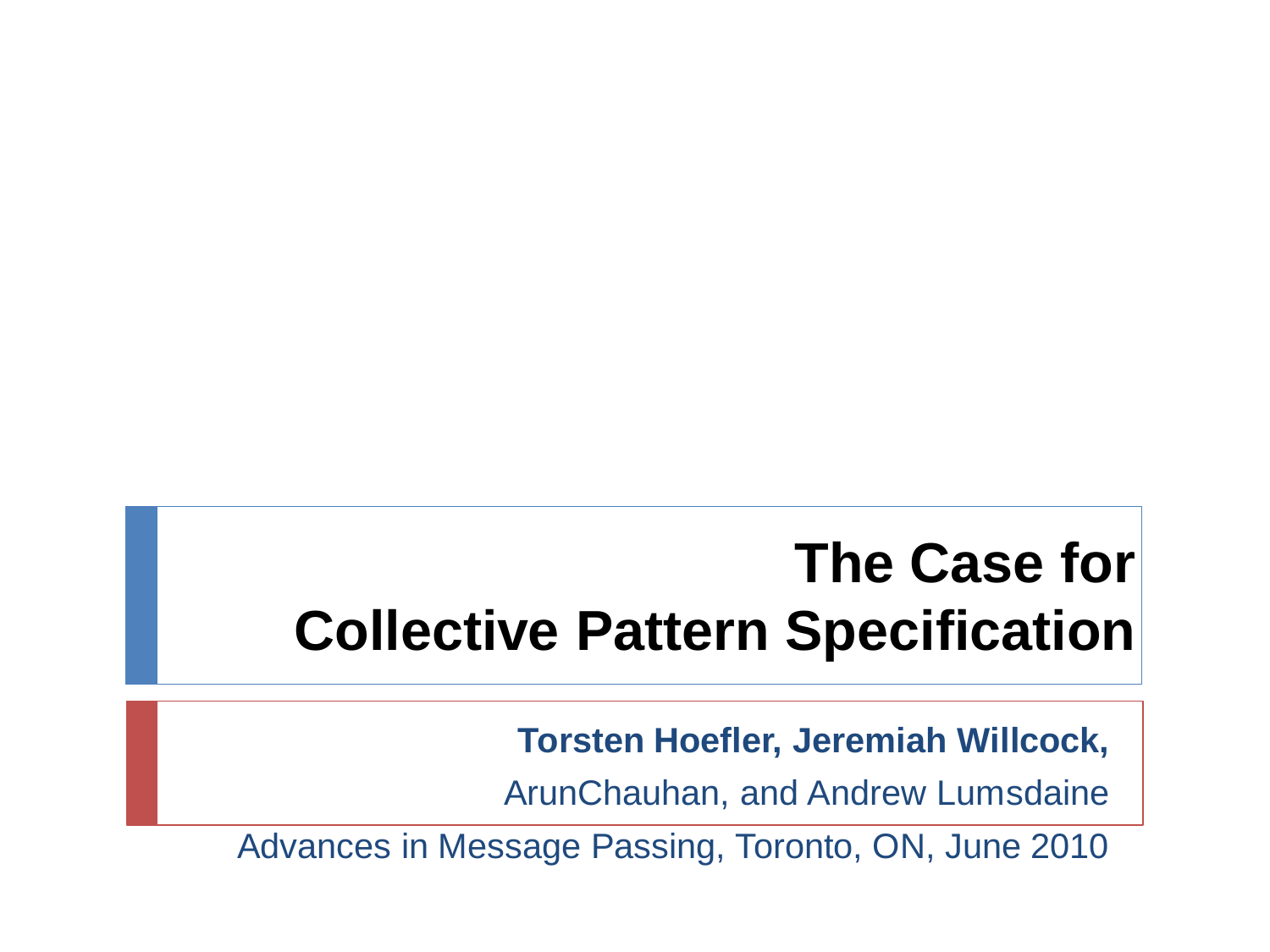## **Motivation and Main Theses**

- ▶ Message Passing (MP) is a useful programming concept
	- Reasoning is simple and (often) deterministic
	- Message Passing Interface (MPI) is a proven interface definition
- MPI often cited as *"assembly language of parallel computing"*
	- Not quite true as MPI offers *collective communication*
	- But: Many relevant patterns are not covered
		- e.g., nearest neighbor halo exchange
- ▶ Bulk Synchronous Parallelism is a useful programming model for MP programs
	- Easy to reason about the state of the program
		- ▶ cf. structured programming vs. goto



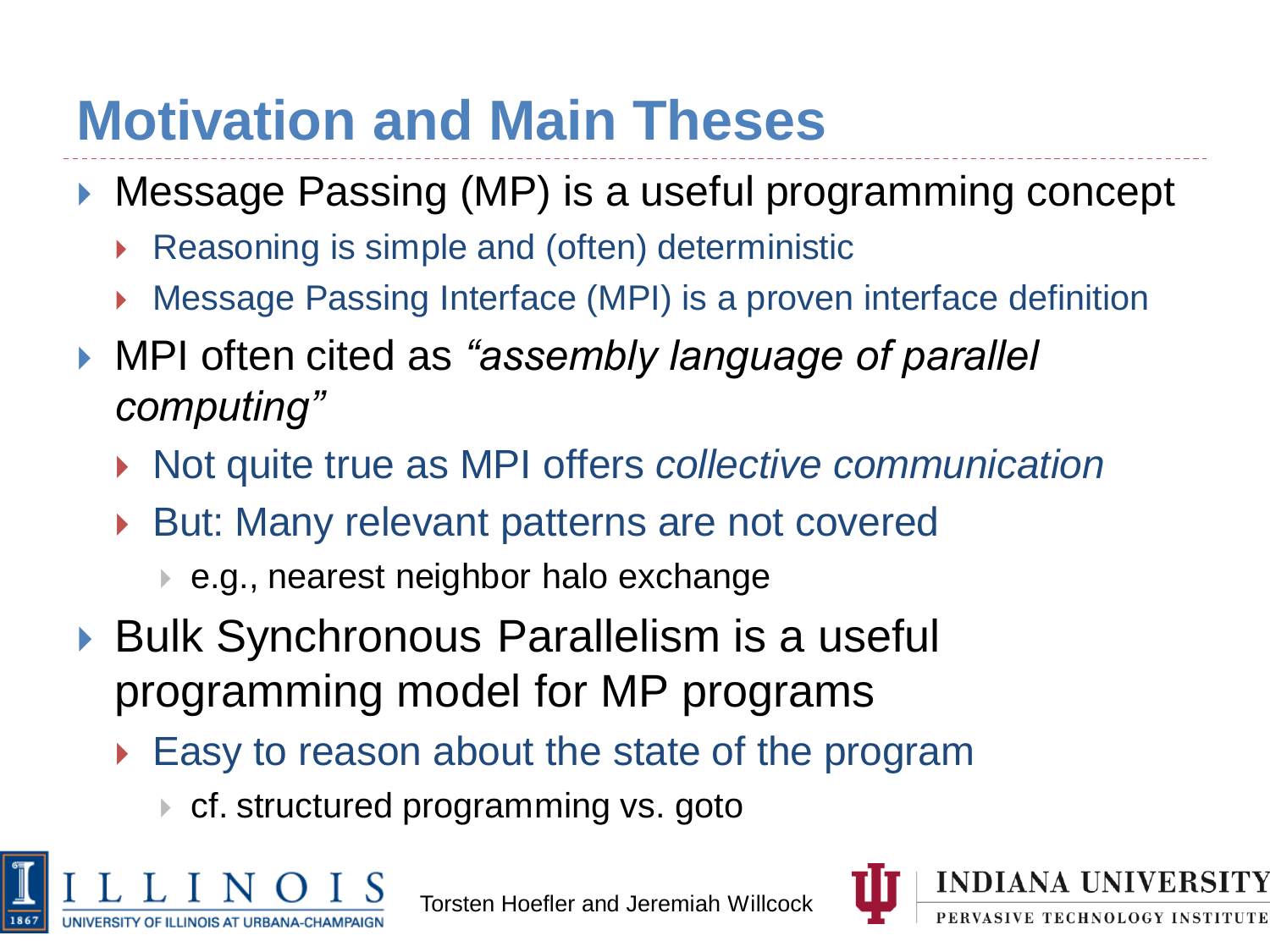# **Valiant's BSP Model**

- ▶ Envisioned as hardware and software model
	- SPMD program execution is split into *k* supersteps
	- All instances are in the same superstep
		- ▶ Implies synchronization / synchronous execution
	- Messages can be sent and received during superstep*i*
		- Received messages can be accessed in superstep*i +*1
- ▶ Our claim:
	- Many algorithm communication patterns are constant or exhibit temporal locality
		- ▶ Should be defined as such!
		- Allows various optimizations
		- Takes the MPI abstractions to a new (higher) level



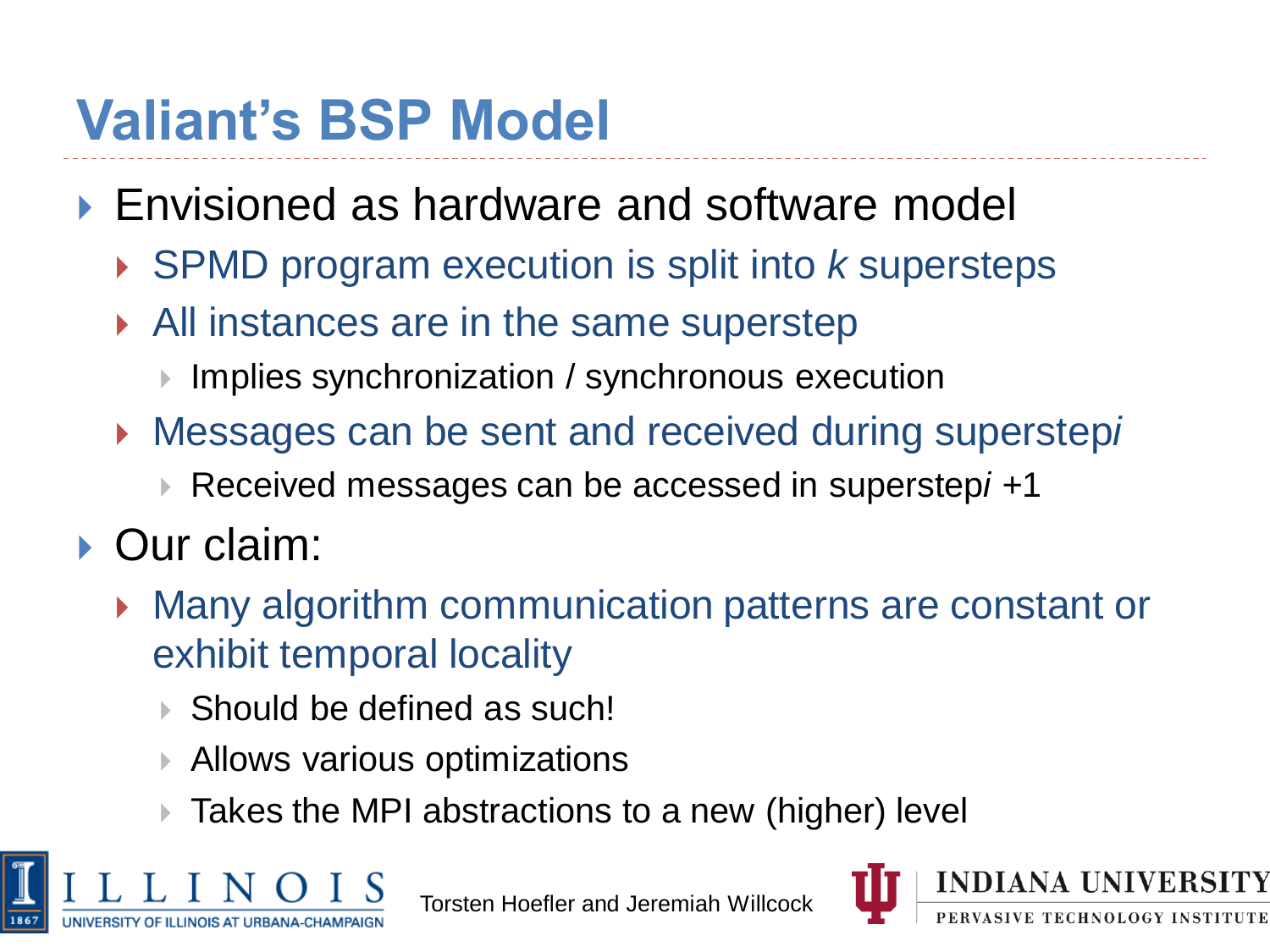# **Classification of Communication Patterns**

- ▶ We classify applications (or algorithms) into five main classes of communication patterns
- 1. Compile-time static
- 2. Run-time static
- 3. Run-time flexible
- 4. Dynamic



- 5. (Massively parallel)
	- Mostly for completeness and not discussed further



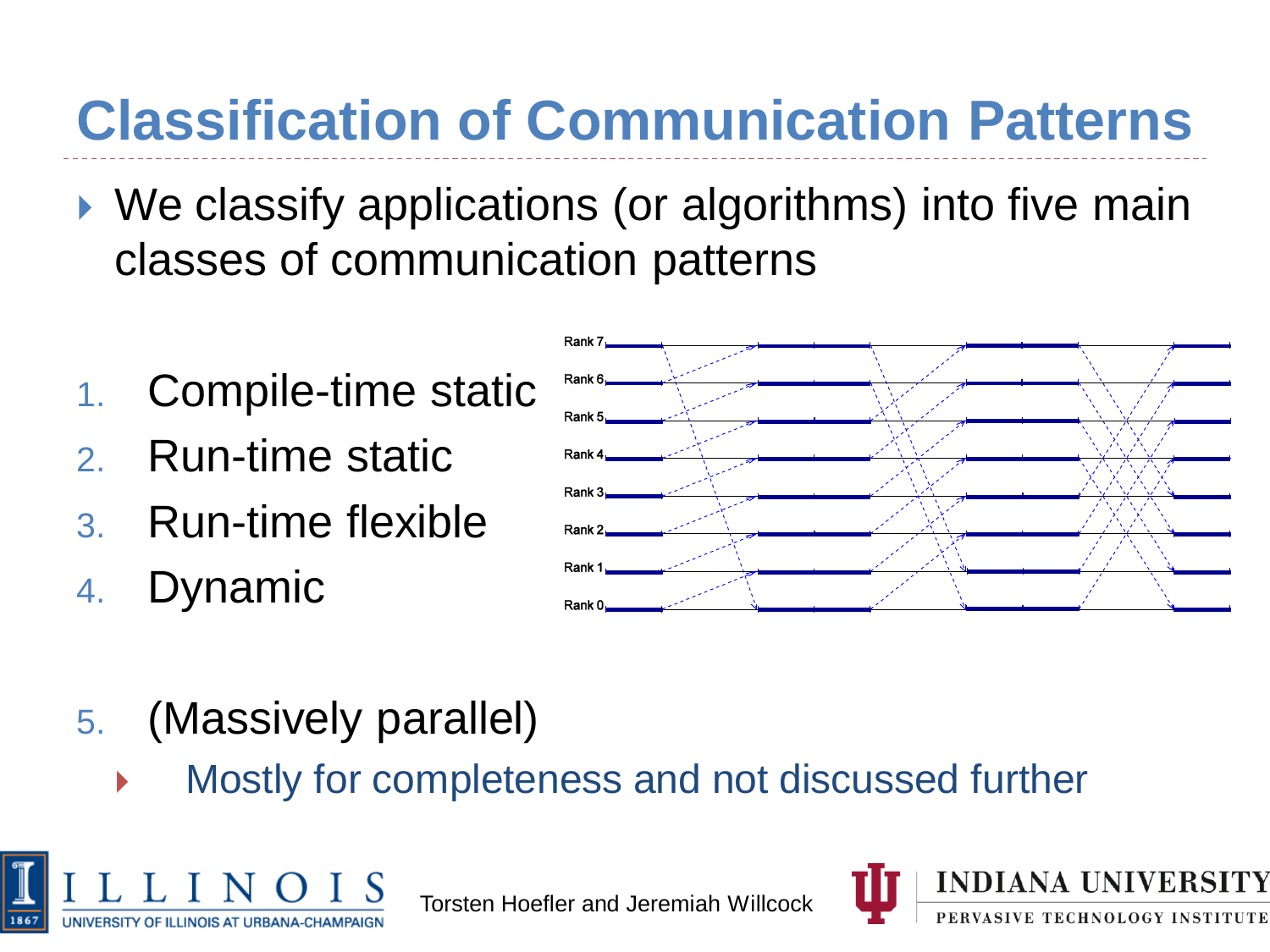# **Compile-time static**

- ▶ Communication pattern is completely described in source code
	- *Shape* is independent of all input parameters
- **Implementation in MPI** 
	- ▶ Either collectives or bunch of send/recvs
	- Proposal for *"Sparse collectives"* allows definition of arbitrary collectives (MPI 3?)



- ▶ Examples:
	- ▶ MIMD Lattice Computation (MILC) 4d grid
	- ▶ Weather Research and Forecasting (WRF) 2d grid
	- ▶ ABINIT collectives only (Alltoall for 3d FFT)



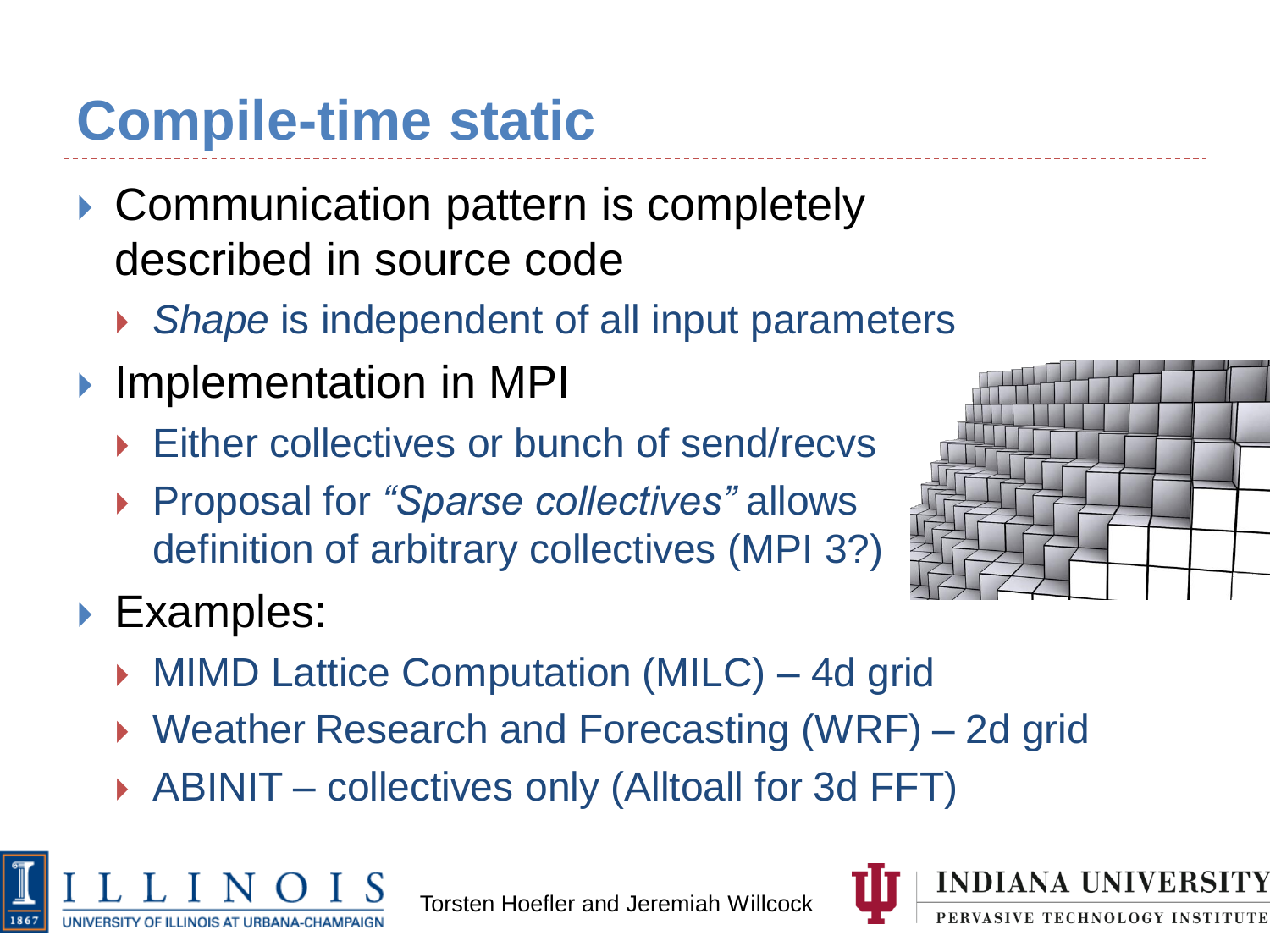### **Run-time static**

- ▶ Communication pattern depends on input but is fixed during execution
	- ▶ Can be compiled once at the beginning
- **Implementation in MPI** 
	- ▶ Use graph partitioner (ParMetis, Scotch, ...)
	- ▶ Send/recv communication for halo zones
	- Will be supported by *"Sparse Collectives"*
- ▶ Examples:
	- ▶ TDDFT/Octopus finite difference stencil on real domain
	- ▶ Cactus framework
	- ▶ MTL-4 (sparse matrix computations)



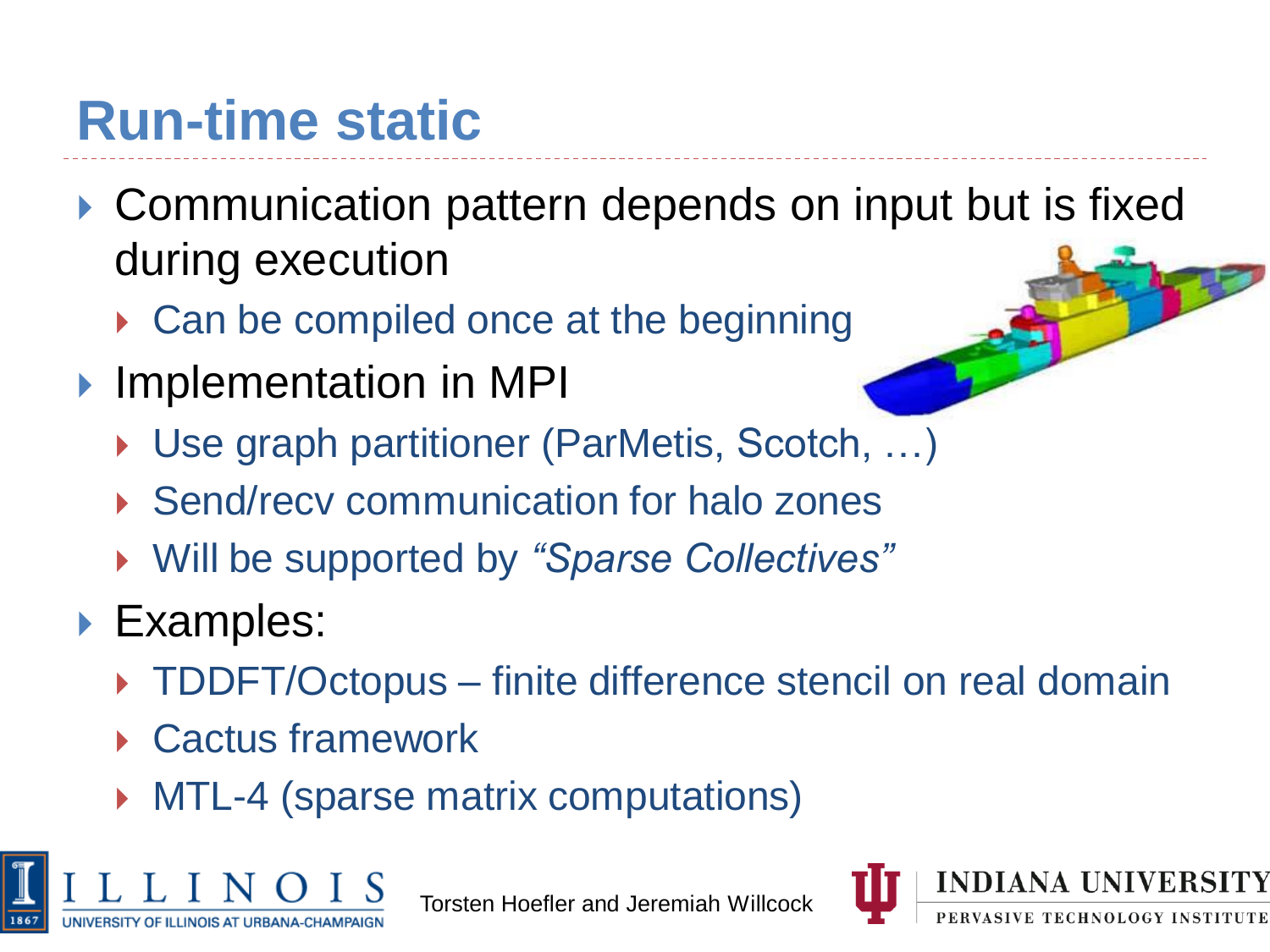### **Run-time flexible**

- ▶ Communication pattern depends on input but changes over time
	- ▶ However, there is still some locality
- Implementation in MPI
	- ▶ Graph partitioning and load balancing
	- ▶ Typically send/recv communication (often request/reply)
	- ▶ Static optimization might be of little help if pattern changes too frequently
- ▶ Examples:
	- Enzo cosmology simulation 3d AMR
	- ▶ Cactus framework Berger-Oliger AMR



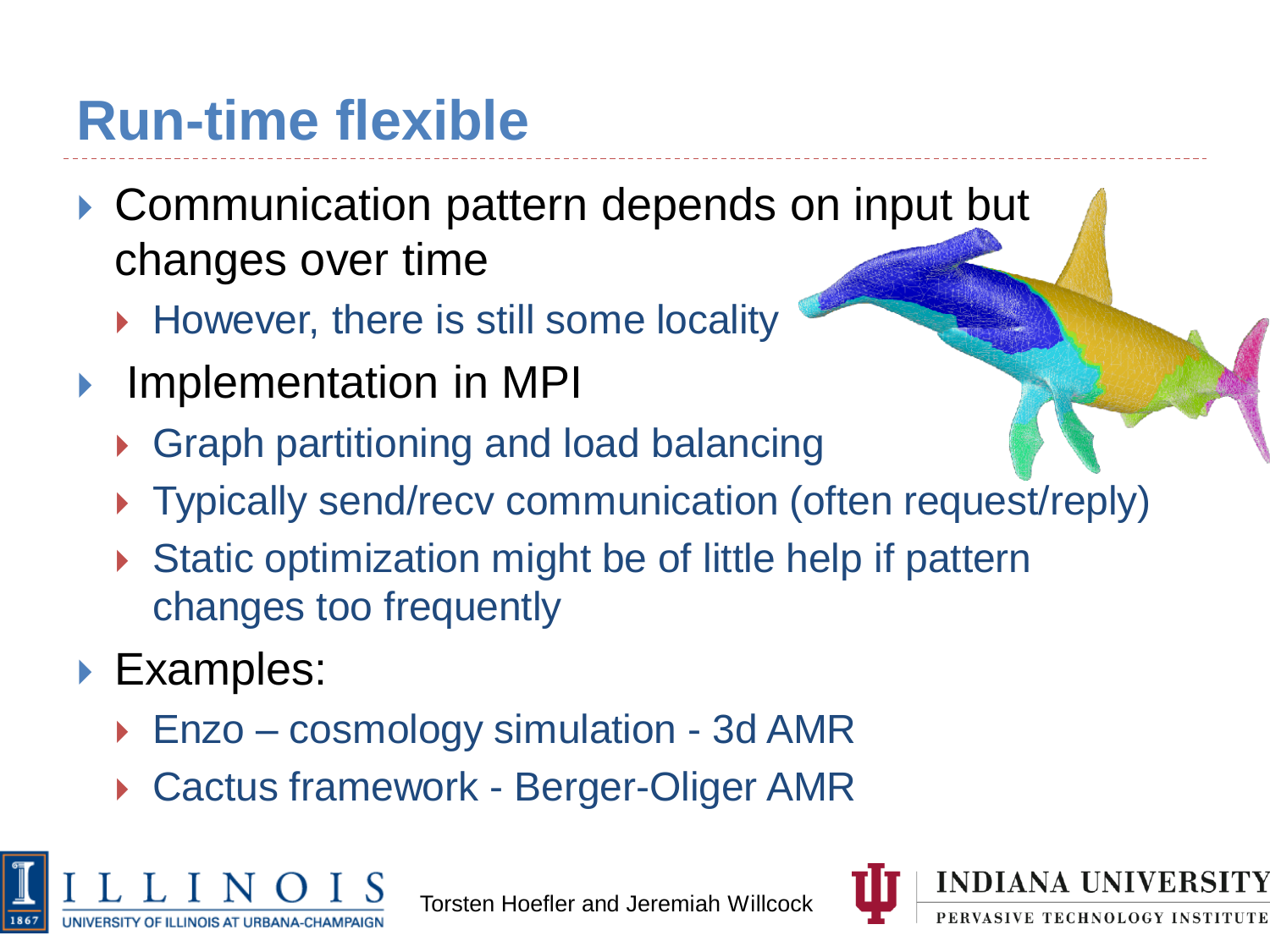# **Dynamic**

- ▶ Communication pattern only depends on input and has no locality
	- **Little can be done: BSP might not be the ideal model**
- **Implementation in MPI:** 
	- ▶ Typically send/recv request/reply
		- ▶ Active message style
	- Often employ *"manual"* termination detection with collectives (Allreduce)
	- $\triangleright$  Not a good fit to MPI 2.2 (MPI 3?)
- ▶ Examples:

**INOIS AT URBANA-CHAM** 



▶ Parallel Boost Graph Library (PBGL) – implements various graph algorithms on distributed memory

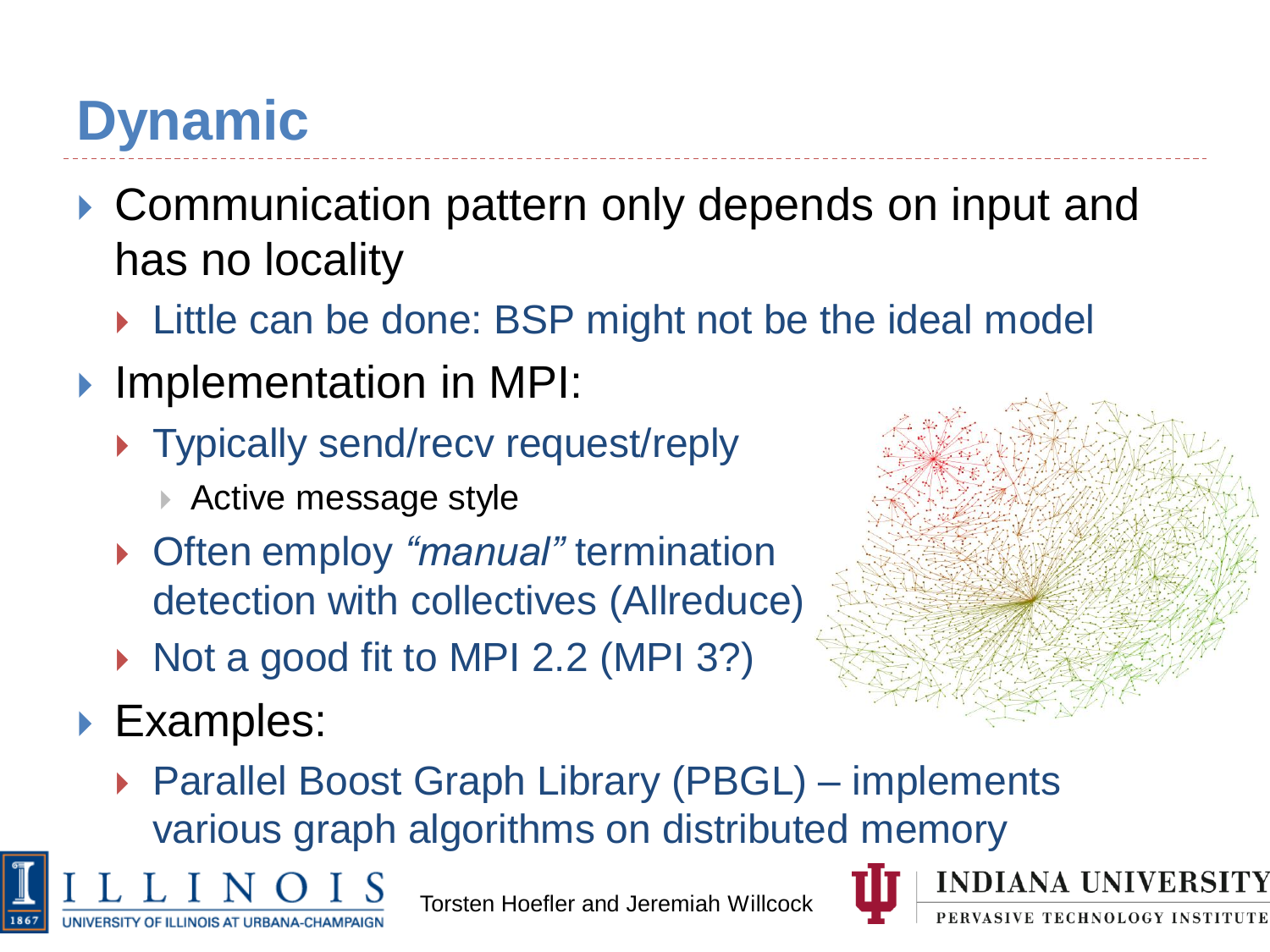### **Our Proposal**

#### ▶ Specify collective operations explicitly

- ▶ MPI has collectives
	- … but they are inadequate
- ▶ Want to express sparse collectives easily
- **A** *declarative* approach to specifying communication patterns
- Describe the *what*, not the *how*, of communications
- ▶ An abstract specification that is implemented efficiently
	- ▶ Don't talk about individual messages



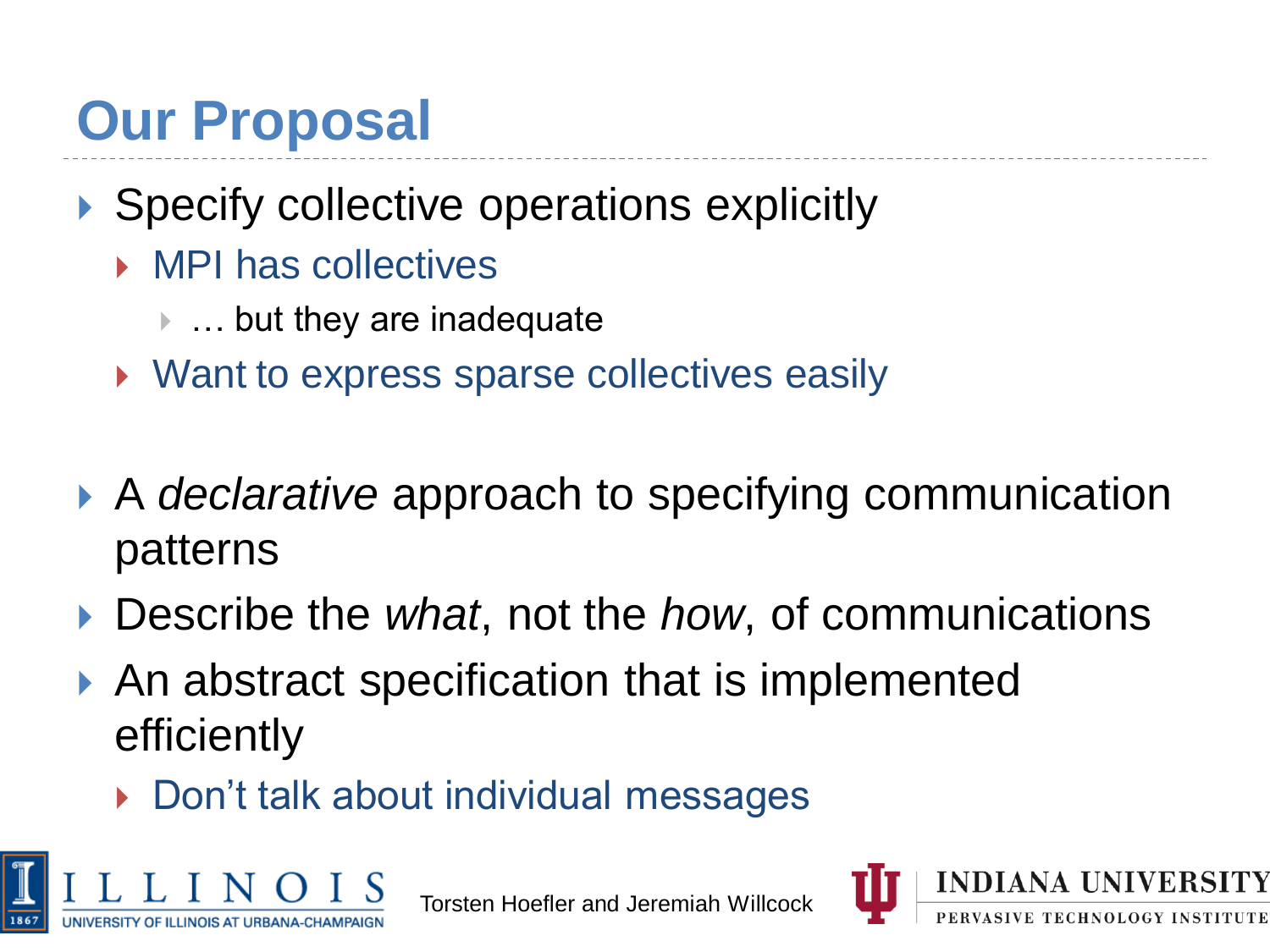### **Benefits**

- ▶ Abstract specification
	- ▶ Easier for programmers to understand
- ▶ Easier for compilers to optimize
	- ▶ Overlap communication and computation
	- Message coalescing, pipelining, etc.
	- Does not need to be implemented as BSP (weak sync.)
- ▶ An efficient runtime
	- **That can choose an implementation approach based on** memory/network tradeoffs
	- ▶ Use one-sided or two-sided based on hardware



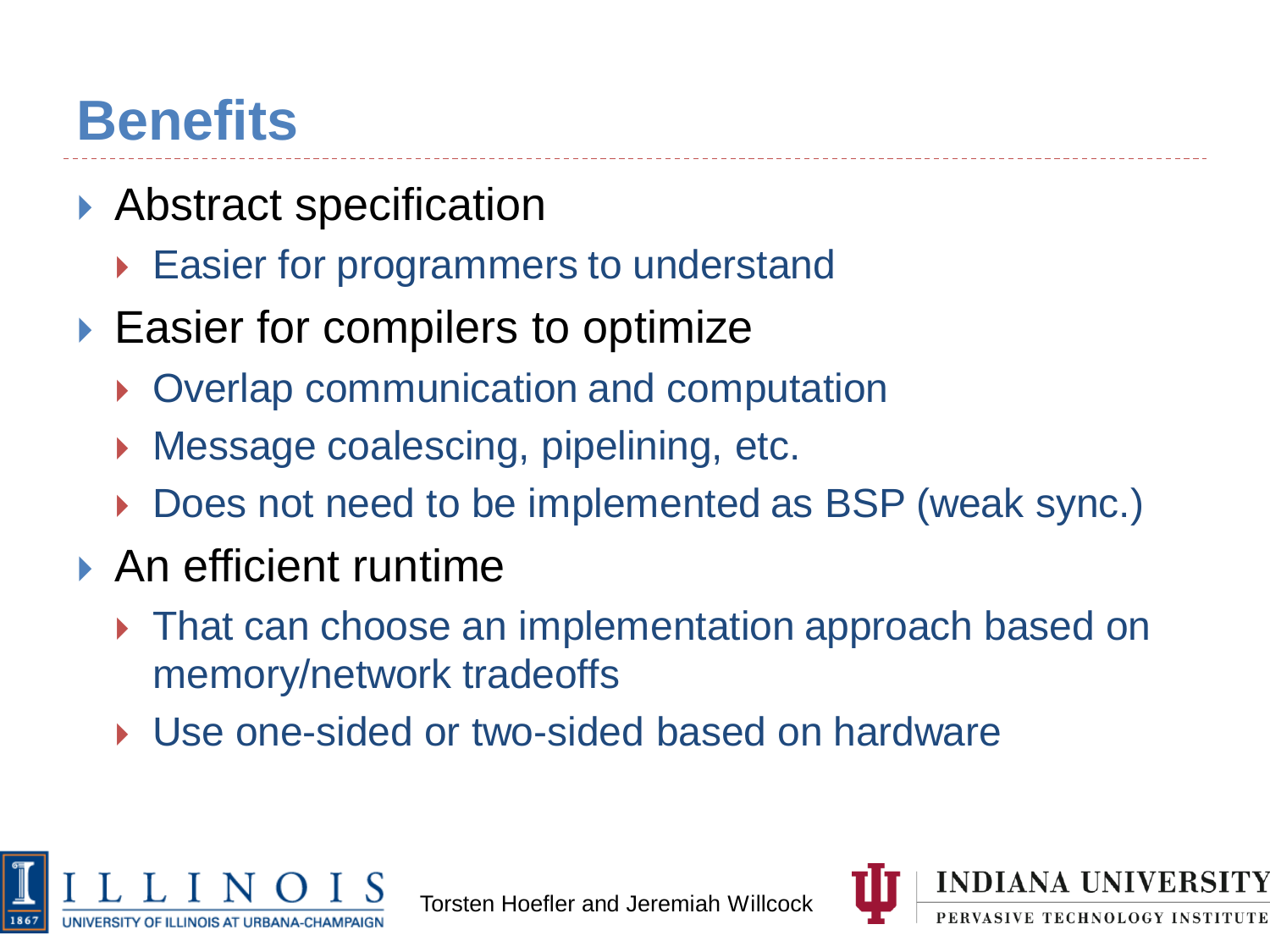### **Compile-time static**

- ▶ Communication patterns expressed as a set of individual communication operations
- ▶ Built by quantifying over processors, array rows, etc.
- ▶ Dense and sparse collectives are supported directly
- ▶ Compiler optimizations apply readily

### for all nodes p in grid: send  $A[0]$  on p to  $B[n]$  on up(p) and  $A[n]$  on p to  $B[0]$  on down(p)



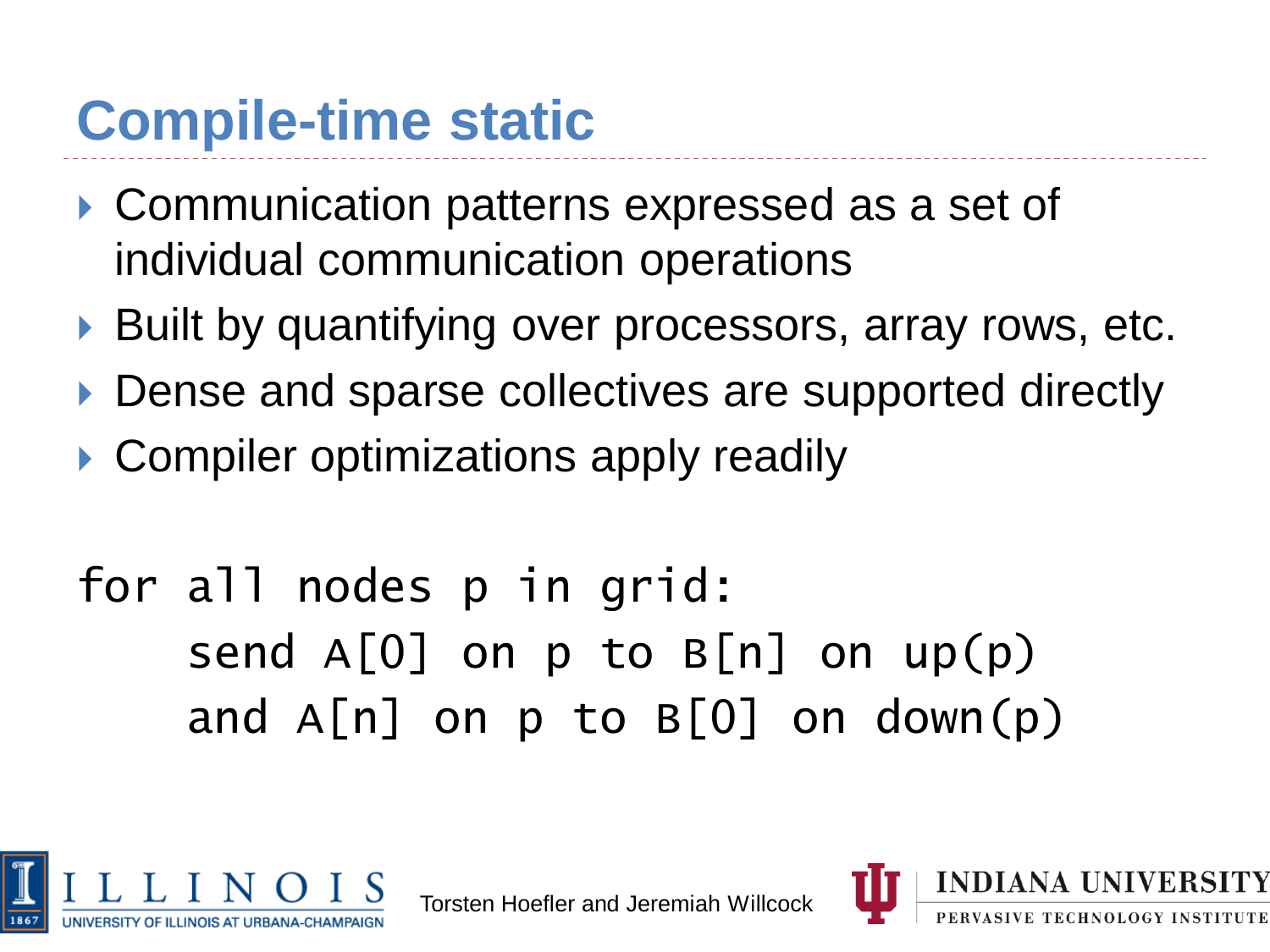### **Run-time static and flexible**

- ▶ Collective communication pattern can be generated at run-time, and regenerated as necessary
	- ▶ Communication operations can use array references, etc.
- ▶ Compiler analyses are more difficult in these cases
	- ▶ Run-time optimization must sometimes be used
- ▶ Communication patterns may not be known globally
	- $\triangleright$  Not scalable for large systems

**LINOIS AT URBANA-CHAN** 

▶ Conversion to multicast/... trees may be impossible

### for all nodes p in grid: send  $A[0]$  on p to  $B[n]$  on next[p]

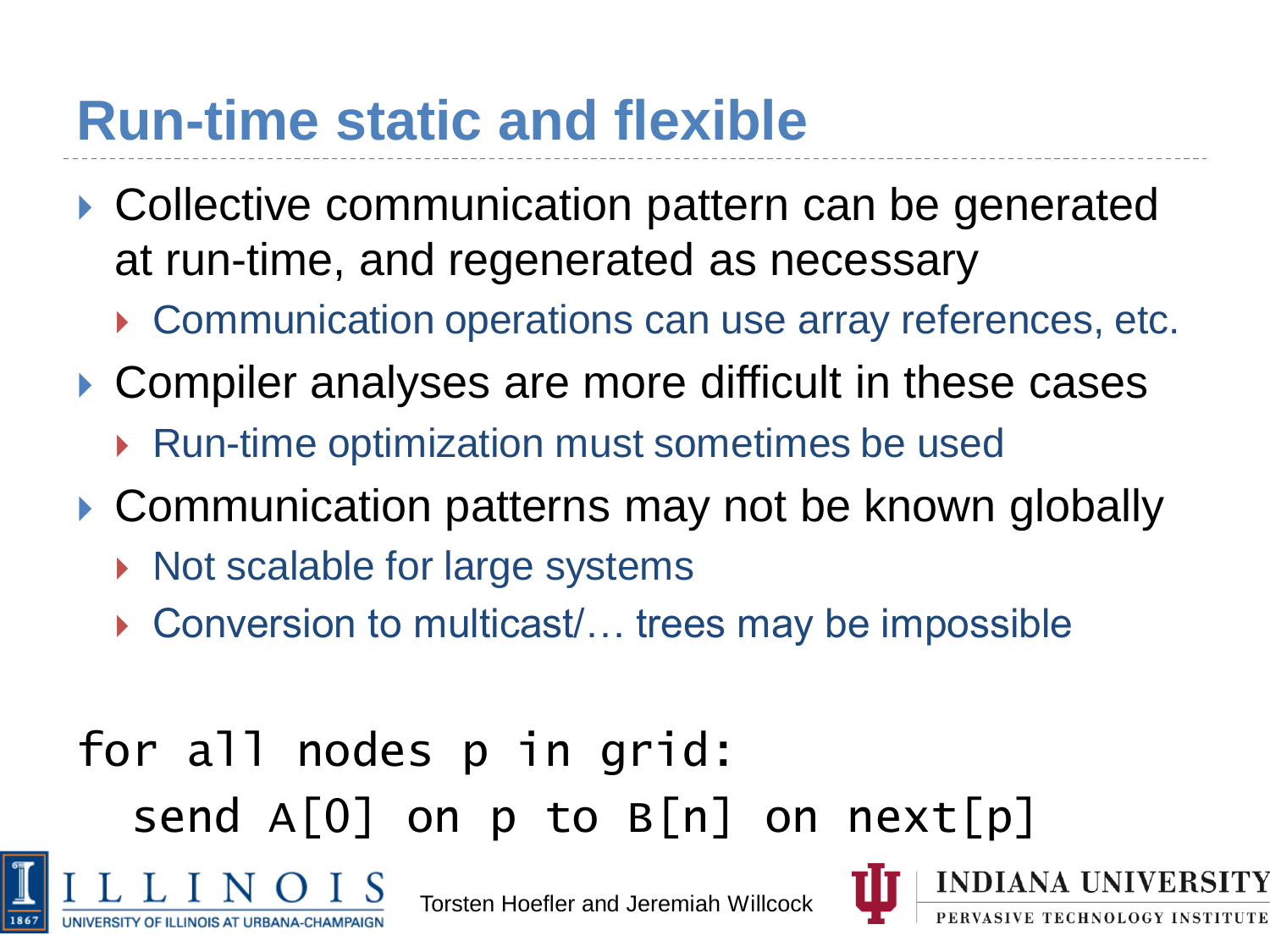# **Summary**

- ▶ Communications in BSP-style programs should be expressed as *collective operations*
- ▶ We suggest using a declarative specification of the communication operations
	- ▶ Better ease of development
	- ▶ Enables compiler optimizations (e.g., removing strict synchronization)
- ▶ Our approach can be embedded into an existing programming language as a library
	- ▶ Can be added incrementally to existing applications